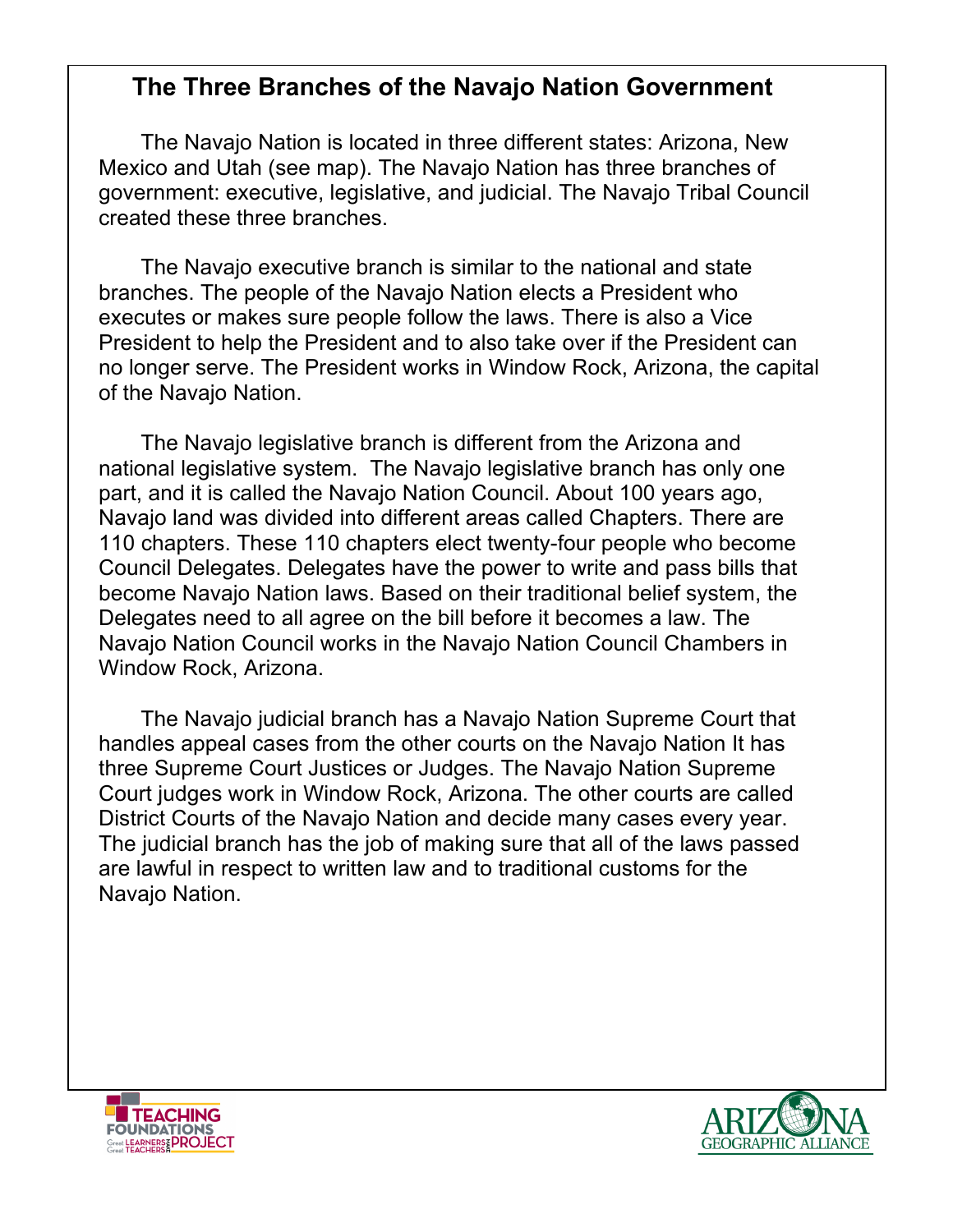# **The Three Branches of the Arizona State Government**

The Arizona state government has three branches: the executive, the legislative, and the judicial.

The executive branch of the state of Arizona has the Governor as the leader. The Governor is elected to a four-year term and cannot serve for more than two terms of office. The Governor is in charge of the military forces of the state of Arizona, except when the military is called upon service to the United States. There is no Vice Governor. The Governor makes sure that all laws are executed or take place in Arizona. The Governor can sign into law bills that the legislature passes or can veto bills. The Governor works in the state's capital, Phoenix in the Capitol building area.

The state legislature has two houses: the Senate, and the House of Representatives in the Capitol building area. The state of Arizona is divided up into thirty districts, with one elected Senator and two elected Representatives per district. Their main job is to write, debate (talk about), and pass bills for the state of Arizona. The state Senators and Representatives also work in Phoenix, Arizona.

The judicial branch of the state of Arizona is made up of all of the different levels of courts in the state. There is an Arizona Supreme Court and there are seven Supreme Courts justices or judges. Their decisions are only about Arizona laws and their final rulings can be overturned by the U.S. Supreme Court system. The Supreme Court judges work in Phoenix. Their job is to interpret laws so it is clear what is legal and not legal.



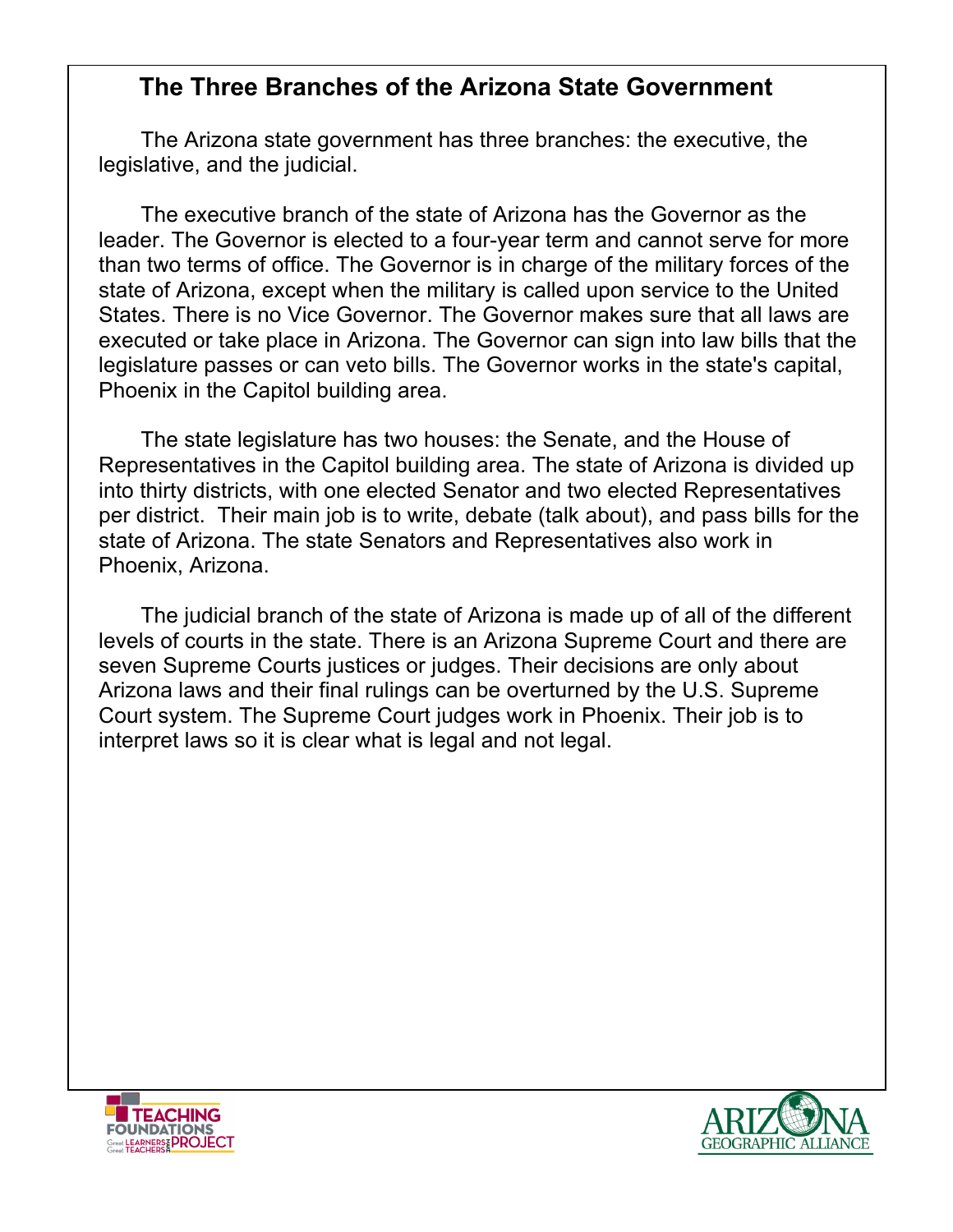# **The Three Branches of the U.S. Government**

The United States of America's government has three branches: executive, legislative, and judicial.

The President is the head of the executive branch, and is the country's leader, which means he or she is the ultimate leader of both the states and tribes of this country. The President has the power to execute or carry out laws passed by the legislature and can send the armed forces into war against other countries. He also negotiates treaties around the world. The president is elected every four years. He lives and works in The White House in the nation's capital, Washington, D.C.

The legislative branch is called Congress. Congress is divided into two houses: the House of Representatives and the Senate. There are two Senators elected from each state, but the number of Representatives elected from each state depends on the population within the state. So, if a state has a smaller population, it will have fewer Representatives than a state with a larger population. The main duty of the Senate and House of Representatives is to write, debate (talk about), and pass bills. Both of houses of Congress work in the Capitol Building, also located in Washington, D.C.

The judicial branch has U.S. courts. The highest court is called the U.S. Supreme Court. It has nine justices or judges, who are selected by the President and remain judges until they retire or die. Once the Supreme Court decides if a law is constitutional or unconstitutional, their decision is final. No other U.S. court can overrule their decision. They also work in Washington, D.C.



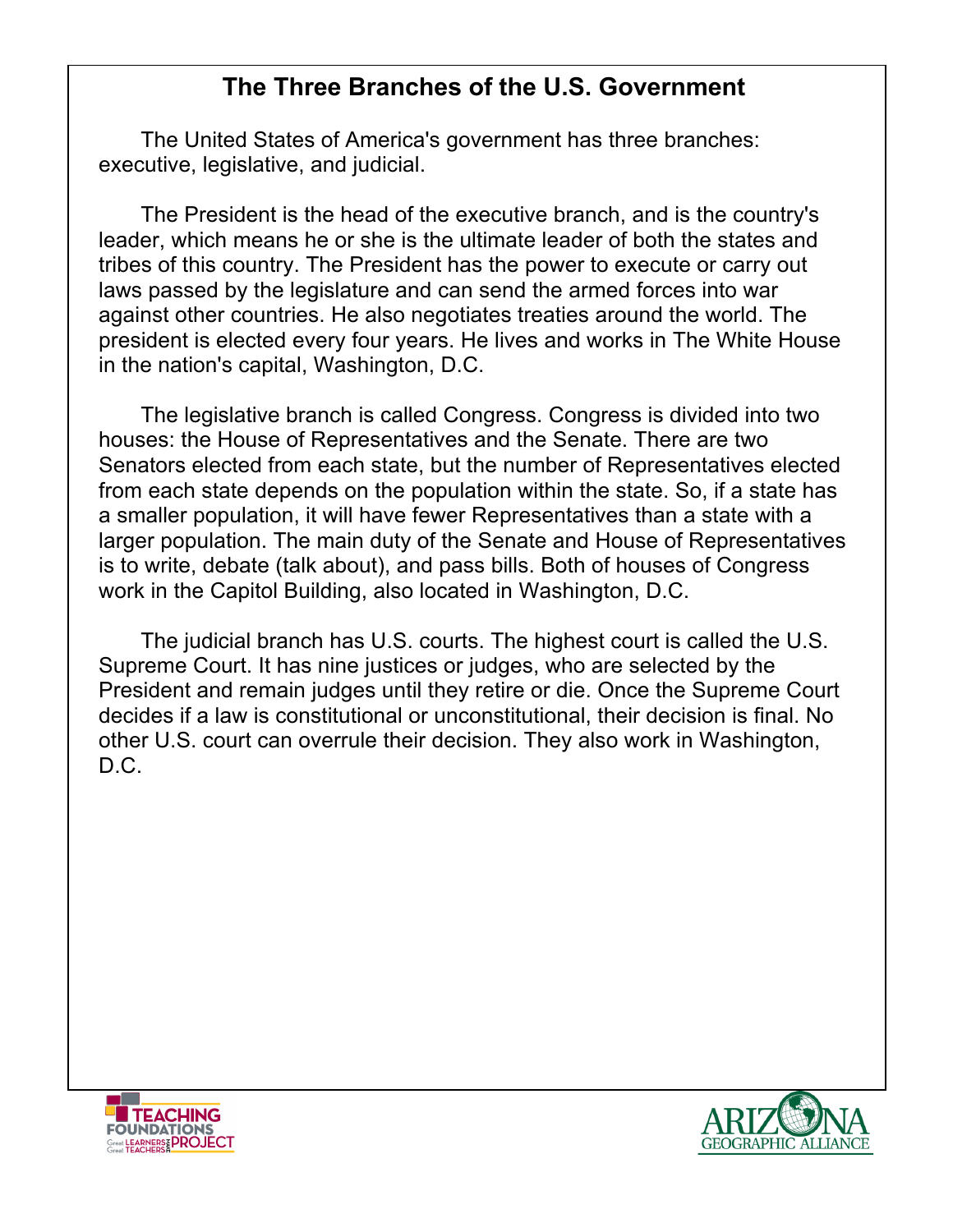Name was also as a set of the set of the set of the set of the set of the set of the set of the set of the set of the set of the set of the set of the set of the set of the set of the set of the set of the set of the set o

# **Comparing Two Nations and One State Chart**

|                                                               | <b>United States</b><br>Government | Arizona<br>Government | Navajo<br>Government |
|---------------------------------------------------------------|------------------------------------|-----------------------|----------------------|
| Capital city                                                  |                                    |                       |                      |
| <b>Branches of</b><br>government                              |                                    |                       |                      |
| Name of leader of<br><b>Executive Branch</b>                  |                                    |                       |                      |
| Who is next in line to<br>be leader?                          |                                    |                       |                      |
| Job of this branch                                            |                                    |                       |                      |
| Work place                                                    |                                    |                       |                      |
| Name of Legislative<br><b>Branch</b>                          |                                    |                       |                      |
| Name of houses in<br>the Legislative<br><b>Branch</b>         |                                    |                       |                      |
| Name of the<br>members of this<br>branch                      |                                    |                       |                      |
| Job of this branch                                            |                                    |                       |                      |
| Work place                                                    |                                    |                       |                      |
| Name of the highest<br>court of the Judicial<br><b>Branch</b> |                                    |                       |                      |
| Number of judges                                              |                                    |                       |                      |
| Job of this branch                                            |                                    |                       |                      |



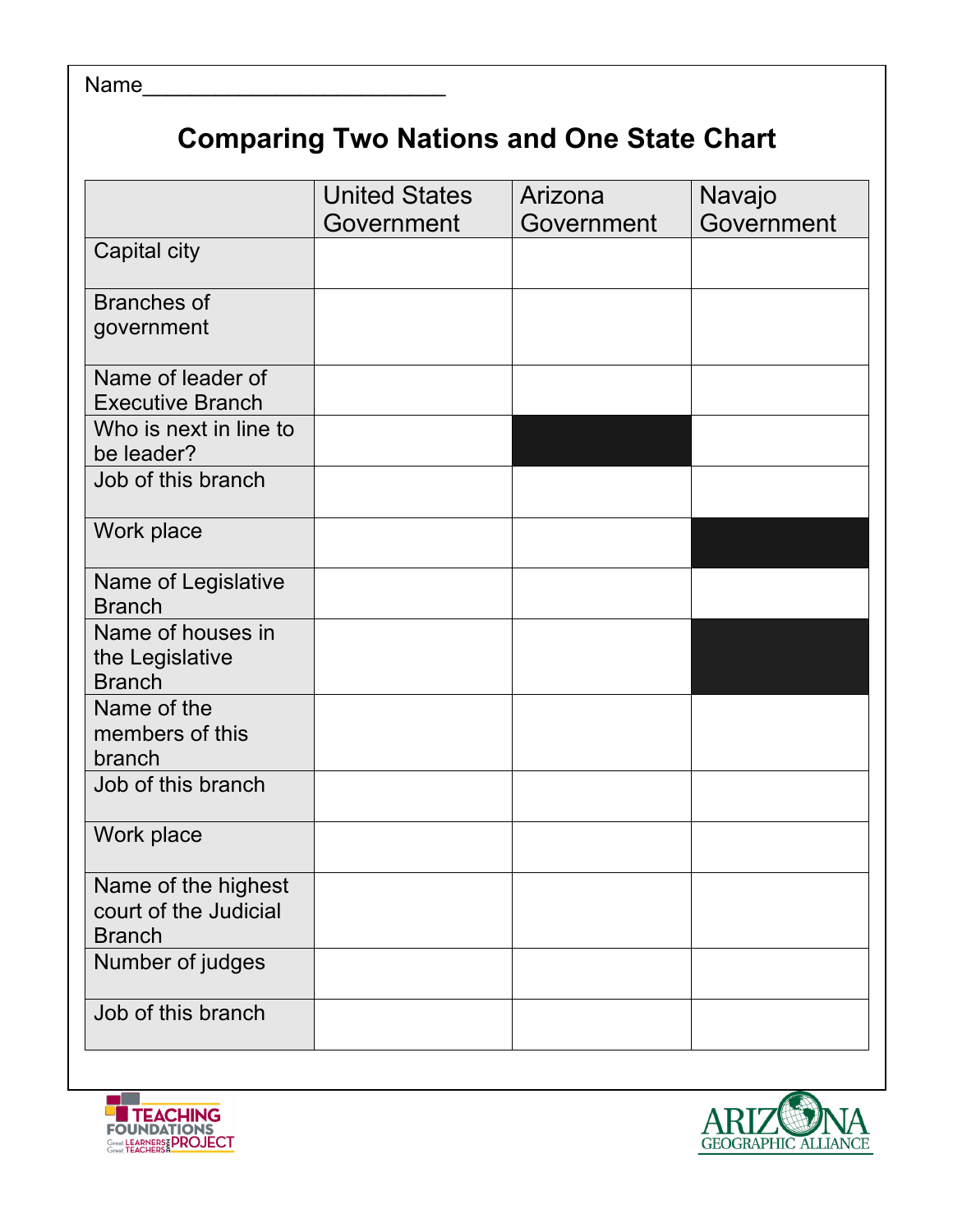| <b>Comparing Two Nations and One State Chart-Answer Key</b>      |                                                             |                                                                   |                                                                                                                                 |  |
|------------------------------------------------------------------|-------------------------------------------------------------|-------------------------------------------------------------------|---------------------------------------------------------------------------------------------------------------------------------|--|
|                                                                  | <b>United States</b><br>Government                          | <b>Arizona Government</b>                                         | Navajo Government                                                                                                               |  |
| Capital city                                                     | <b>Washington DC</b>                                        | <b>Phoenix</b>                                                    | <b>Window Rock</b>                                                                                                              |  |
| Branches of<br>government                                        | <b>Executive</b><br><b>Legislative</b><br><b>Judicial</b>   | <b>Executive</b><br><b>Legislative</b><br><b>Judicial</b>         | <b>Executive</b><br><b>Legislative</b><br><b>Judicial</b>                                                                       |  |
| Name of leader<br>of Executive<br><b>Branch</b>                  | <b>President</b>                                            | <b>Governor</b>                                                   | <b>President</b>                                                                                                                |  |
| Who is next in<br>line to be<br>leader?                          | <b>Vice President</b>                                       |                                                                   | <b>Vice President</b>                                                                                                           |  |
| Job of this<br>branch                                            | <b>Make sure the laws</b><br>are followed                   | <b>Make sure the laws</b><br>are followed                         | <b>Make sure the laws are</b><br>followed                                                                                       |  |
| Work place                                                       | <b>White House</b>                                          | <b>Capitol</b>                                                    |                                                                                                                                 |  |
| Name of<br>Legislative<br><b>Branch</b>                          | <b>Congress</b>                                             | <b>Legislature</b>                                                | <b>Navajo Nation Council</b>                                                                                                    |  |
| Name of houses<br>in the Legislative<br><b>Branch</b>            | <b>House of</b><br><b>Representatives</b><br><b>Senate</b>  | <b>House of</b><br><b>Representatives</b><br><b>Senate</b>        |                                                                                                                                 |  |
| Name of the<br>members of this<br>branch                         | <b>Representatives</b><br><b>Senators</b>                   | <b>Representatives</b><br><b>Senators</b>                         | <b>Delegates</b>                                                                                                                |  |
| Job of this<br>branch                                            | <b>Make laws</b>                                            | <b>Make laws</b>                                                  | <b>Make laws</b>                                                                                                                |  |
| Work place                                                       | <b>Capitol</b>                                              | <b>Capitol</b>                                                    | <b>Navajo Nation Council</b><br><b>Chambers</b>                                                                                 |  |
| Name of the<br>highest court of<br>the Judicial<br><b>Branch</b> | <b>US Supreme Court</b>                                     | <b>Arizona Supreme</b><br><b>Court</b>                            | <b>Navajo Nation</b><br><b>Supreme Court</b>                                                                                    |  |
| Number of<br>judges                                              | 9                                                           | $\overline{7}$                                                    | $\overline{\mathbf{3}}$                                                                                                         |  |
| Job of this<br>branch                                            | <b>Interpret the laws</b><br>as to constitutional<br>or not | Interpret the laws so<br>everyone<br>understands what is<br>legal | <b>Make sure that all of</b><br>the laws passed are<br>lawful in respect to<br>written law and to<br><b>traditional customs</b> |  |



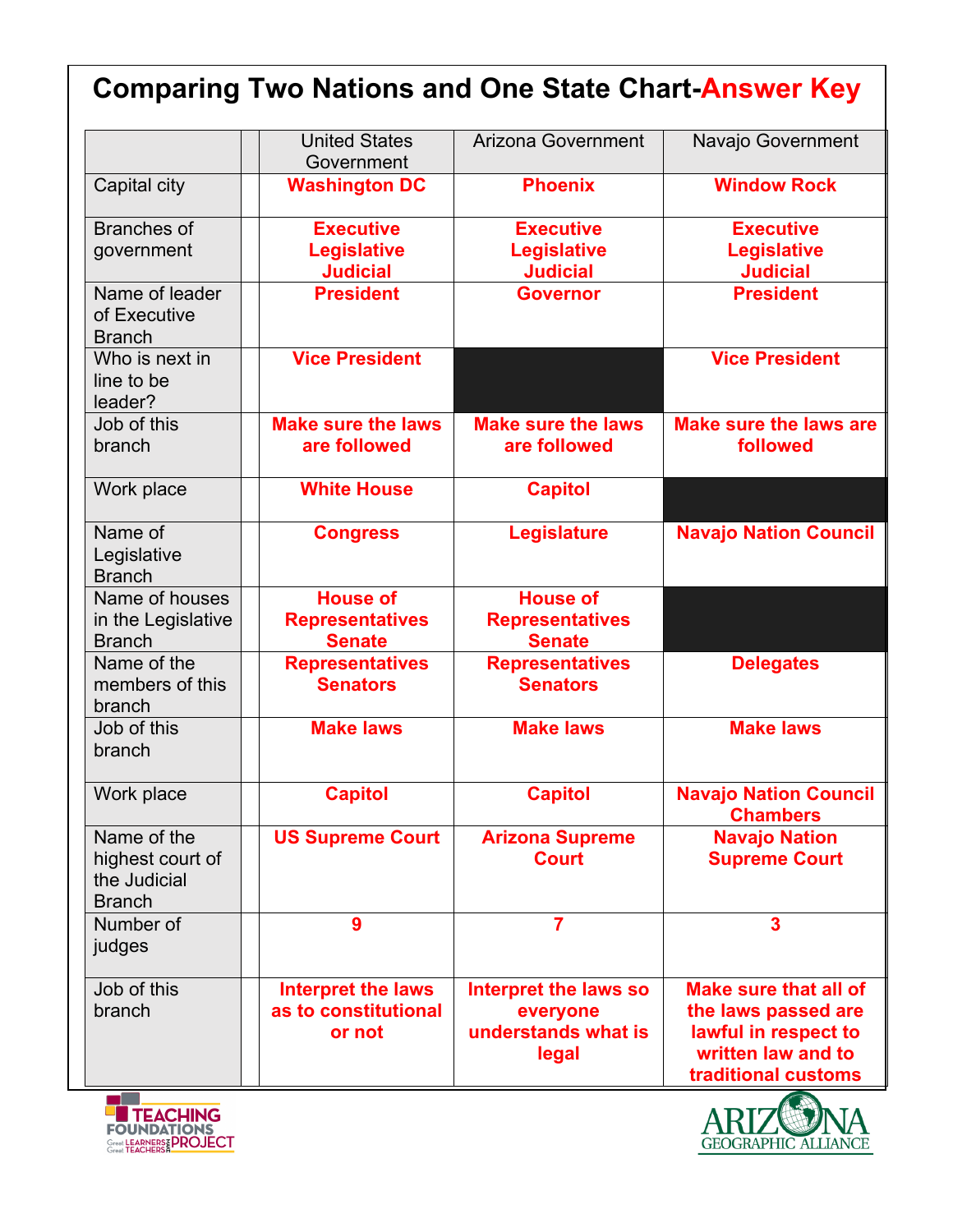Name: \_\_\_\_\_\_\_\_\_\_\_\_\_\_\_\_\_\_\_\_ Date: \_\_\_\_\_\_\_\_\_\_\_\_\_\_\_\_\_\_\_\_\_

#### **Self Assessment Checklist**

#### **Reading**

I' ve read all 3 pages.

I've underlined key words and phrases.

I' ve used text clues to figure out the meaning of a new word.

### **Chart**

I have completed the chart.

I spelled everything correctly.

I wrote neatly.

## **Comparing Governments**

- I' ve found at least 3 similarities in the 3 governments.
- I've found at least 1 difference between the 3 governments.
- My name and title is on my writing assignment.
- I colored Arizona orange, and the Navajo Nation green.
- I wrote at least 3 sentences telling how all of the 3 governments are similar.

I wrote at least 1 sentence telling how the governments are different.

My sentences are in (a) good paragraph(s) with an introduction and conclusion.



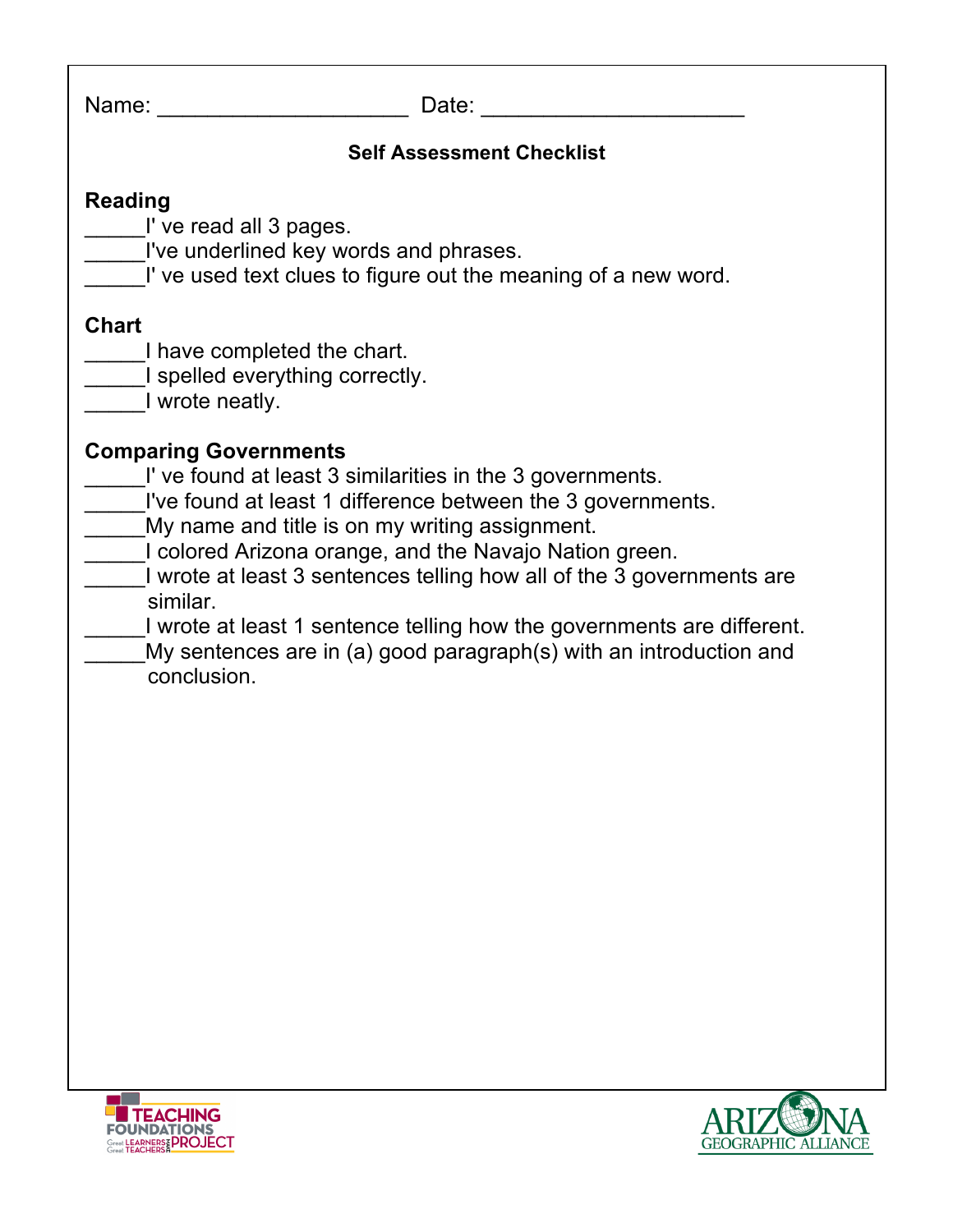## Answer Key for Writing Assignment

**UNITED STATES NATIONAL GOVERNMENT ONLY:** U.S. President can send U.S. military into war against another country. President is ultimate authority over states and tribes of the U.S. President can negotiate treaties with other countries. There are nine Supreme Court justices. The Supreme Court decisions cannot be overturned by another U.S. court. Supreme Court decisions effect entire country. Each state sends two Senators to Congress in Washington, D.C. The number of State Representatives sent to Congress depends on the population of a state. All three branches of the federal government work in the nation's capital, Washington, D.C. The President works in The White House. The House of Representatives and the Senate meet in the Capitol building.

**ARIZONA STATE GOVERNMENT ONLY:** The leader of the state is called Governor. The Governor is in charge of the state's military only. There are 30 districts in the state that send Senators and Representatives to work in the state's capital, Phoenix, Arizona. The House of Representatives and the Senate meet in the Capitol Building area. There are only five Supreme Court justices. The Supreme Court in Washington, D.C can overturn the decisions of the Arizona Supreme Court. Laws passed in the state effect only Arizona residents.

**NAVAJO NATION GOVERNMENT ONLY:** President executes the laws on Navajo Nation land only. There are only three Supreme Court justices. Their legislative branch has only one branch: Navajo Nation Tribal Council. Members are called Delegates. Capital is Window Rock, Arizona.

**ALL THREE GROUPS TOGETHER:** They all have three branches of government: executive, legislative, and judicial. Each branch has overall similar functions: executive--execute the laws; legislative--write, debate, and pass bills into law; and judicial--interpret the laws. They all have capitol buildings where governmental meetings occur. They all have capitals.

**UNITED STATES AND ARIZONA GOVERNMENTS:** Both have a legislative branch with Senators and Representatives.

**UNITED STATES AND NAVAJO GOVERNMENTS:** Both have Presidents and Vice Presidents elected by the voters.

**ARIZONA AND NAVAJO GOVERNMENTS:** Both have capitals in Arizona.



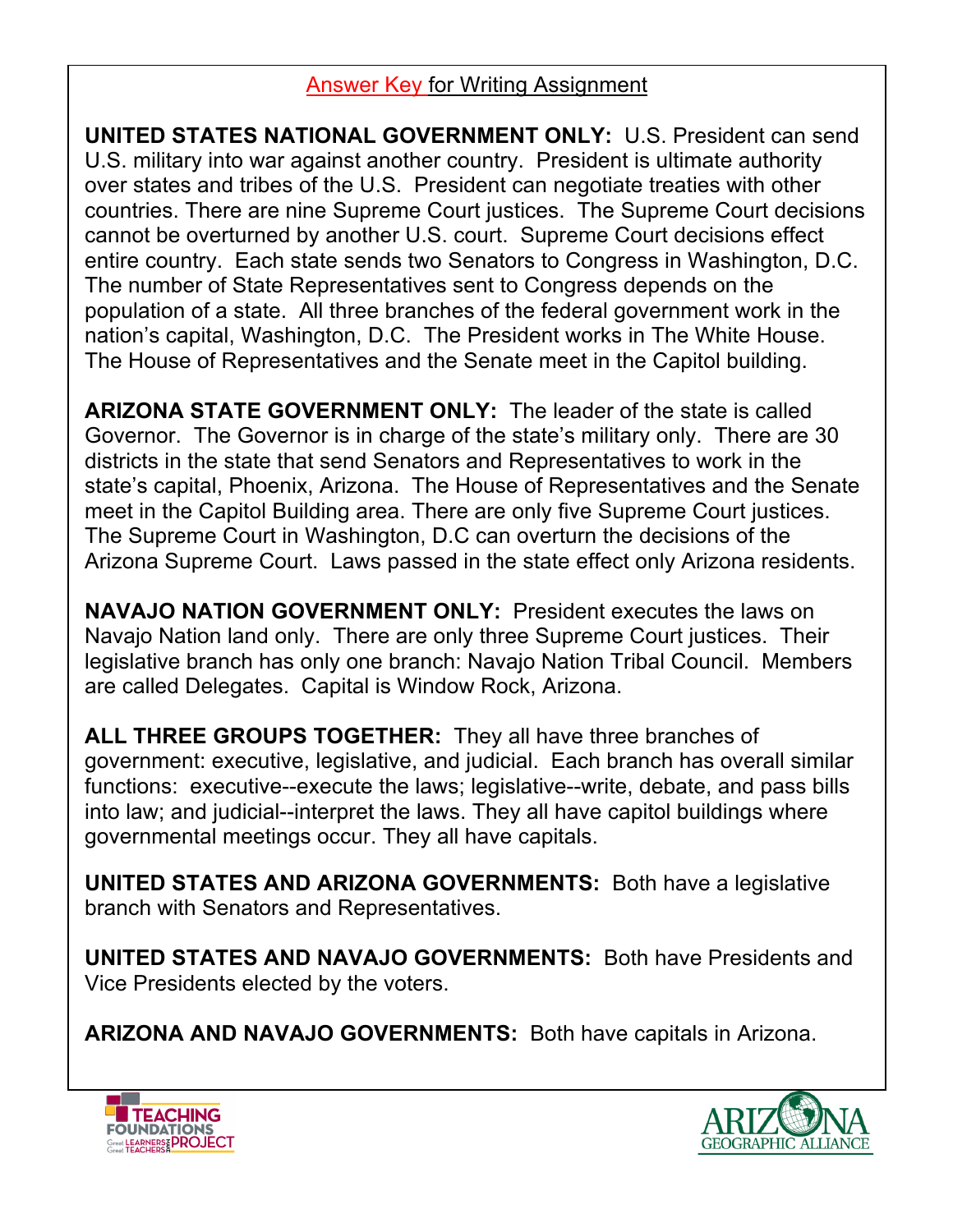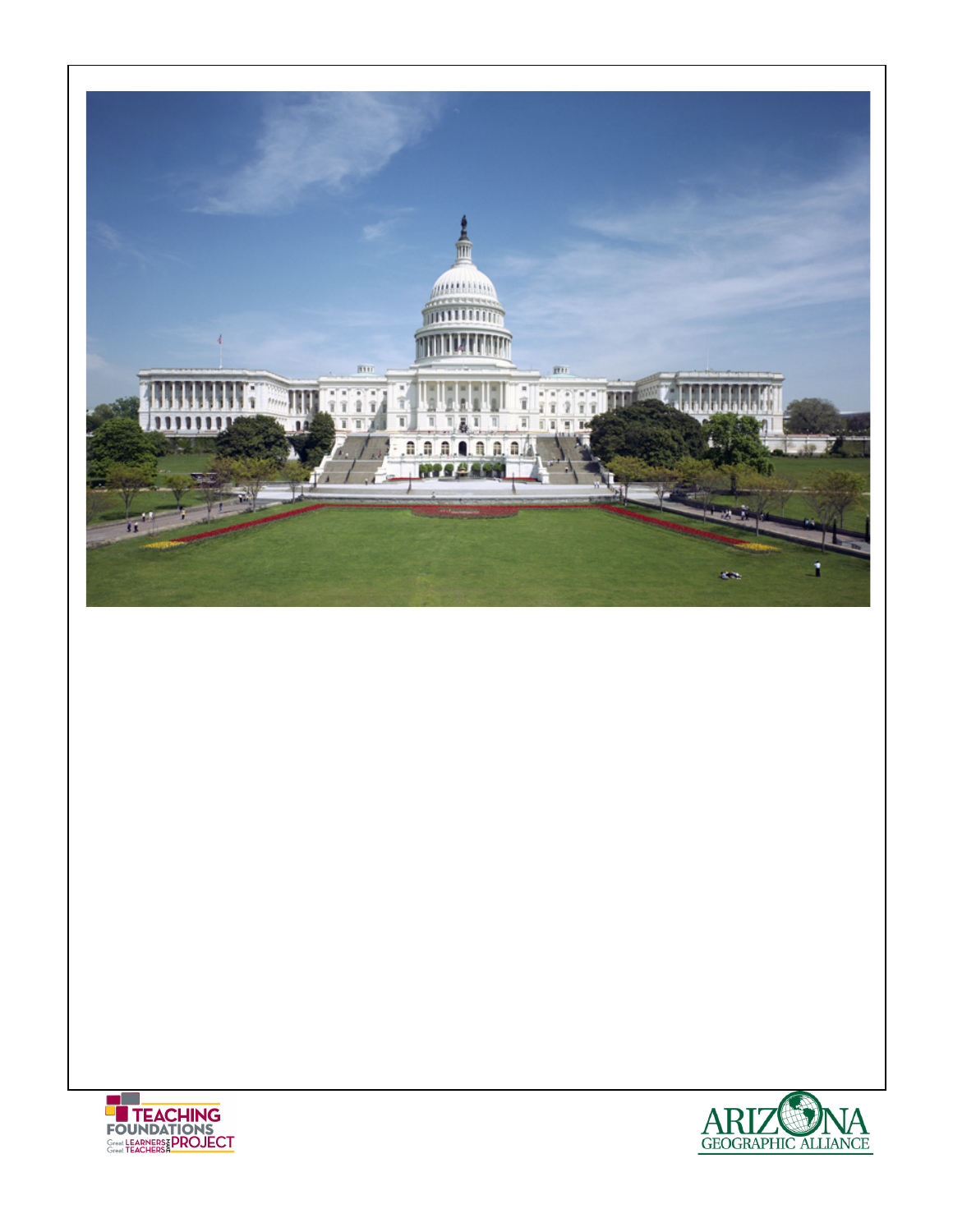